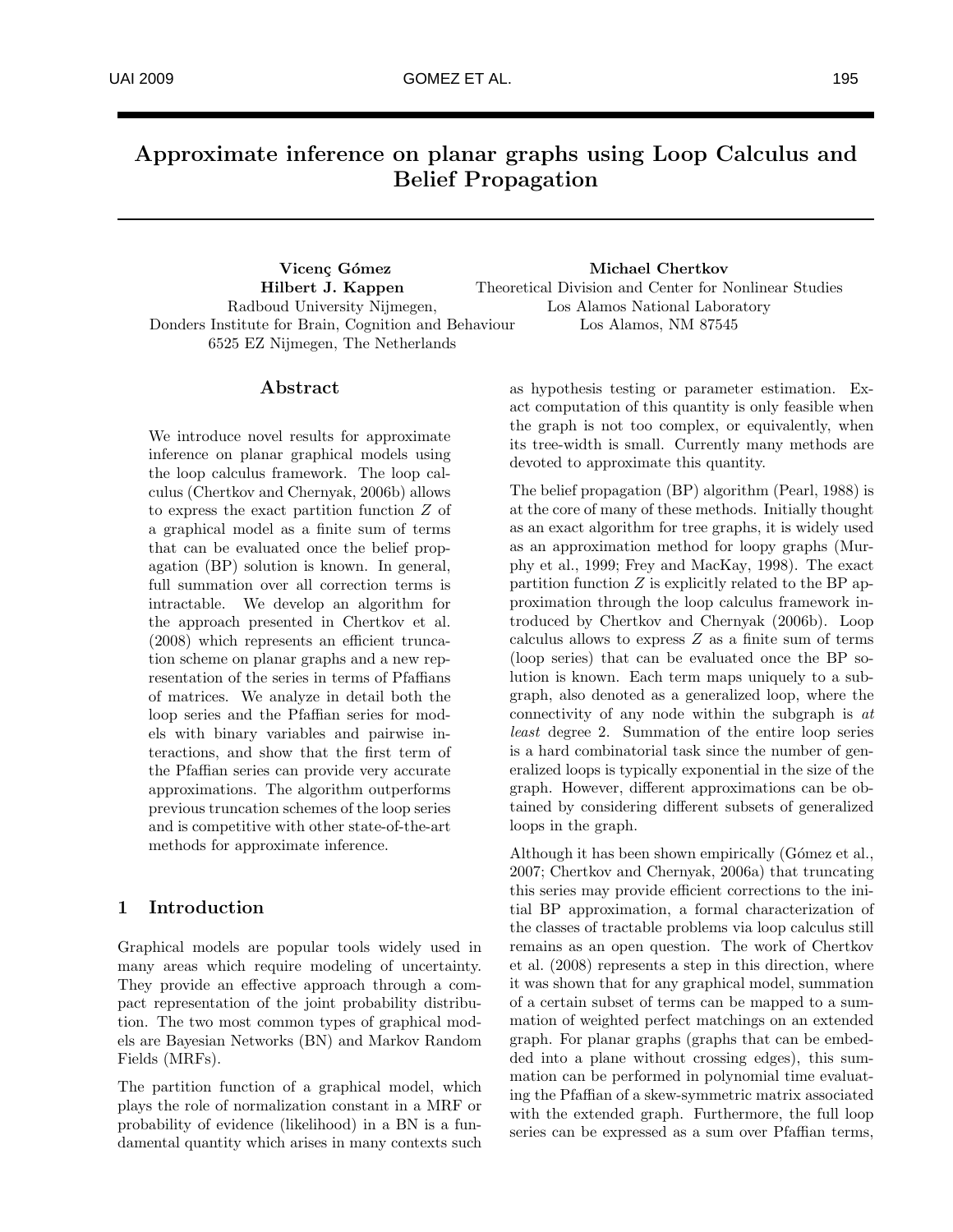each one accounting for a large number of loops and solvable in polynomial time as well.

This approach builds on classical results from 1960s by Kasteleyn (1963); Fisher (1966) and other physicists who showed that in a *planar graphical model defined in terms of binary variables*, computing Z can be mapped to a weighted perfect matching problem and calculated in polynomial time under the key restriction that interactions only depend on agreement or disagreement between the signs of their variables. Such a model is known in statistical physics as the Ising model *without external field*. Notice that exact inference for a general binary graphical model on a planar graph (i.e. Ising model with external field) is intractable (Barahona, 1982).

Recently, some methods for inference over graphical models, based on the works of Kasteleyn and Fisher, have been introduced. Globerson and Jaakkola (2007) obtained upper bounds on Z for non-planar graphs with binary variables by decomposition of  $Z$  into a weighted sum over partition functions of spanning tractable (zero field) planar models. Another example is the work of Schraudolph and Kamenetsky (2009) which provides a framework for exact inference on a restricted class of planar graphs using the approach of Kasteleyn and Fisher.

Contrary to the two aforementioned approaches which rely on exact inference on a tractable planar model, the loop calculus directly leads to a framework for approximate inference on general planar graphs. Truncating the loop series according to Chertkov et al. (2008) already gives the exact result in the zero external field case. In the general planar case, however, this truncation may result into an accurate approximation that can be incrementally corrected by considering subsequent terms in the series.

# 2 Belief Propagation and loop Series for Planar Graphs

We consider the Forney graph representation, also called general vertex model (Forney, 2001; Loeliger, 2004), of a probability distribution  $p(\sigma)$  defined over a vector  $\sigma$  of binary variables (vectors are denoted using bold symbols). Forney graphs are associated with general graphical models which subsume other factor graphs, e.g. those correspondent to BNs and MRFs.

A binary Forney graph  $\mathcal{G} := (\mathcal{V}, \mathcal{E})$  consists of a set of nodes V where each node  $a \in V$  represents an interaction and each edge  $(a, b) \in \mathcal{E}$  represents a binary variable ab which take values  $\sigma_{ab} := {\pm 1}$ . We denote  $\bar{a}$ the set of neighbors of node a. Interactions  $f_a(\sigma_a)$  are arbitrary functions defined over typically small subsets of variables where  $\sigma_a$  is the vector of variables associated with node a, i.e.  $\sigma_a := (\sigma_{ab_1}, \sigma_{ab_2}, \dots)$  where  $b_i \in \bar{a}$ . The joint probability distribution of such a model factorizes as:

$$
p(\boldsymbol{\sigma}) = Z^{-1} \prod_{a \in \mathcal{V}} f_a(\boldsymbol{\sigma}_a), \quad Z = \sum_{\boldsymbol{\sigma}} \prod_{a \in \mathcal{V}} f_a(\boldsymbol{\sigma}_a), \quad (1)
$$

where Z is the partition function.

From a variational perspective, a fixed point of the BP algorithm represents a stationary point of the Bethe "free energy" approximation under proper constraints (Yedidia et al., 2005):

$$
Z^{BP} = \exp(-F^{BP}), \qquad (2)
$$
  
\n
$$
F^{BP} = \sum_{a} \sum_{\sigma_a} b_a (\sigma_a) \ln \left( \frac{b_a(\sigma_a)}{f_a(\sigma_a)} \right)
$$
  
\n
$$
- \sum_{b \in \bar{a}} \sum_{\sigma_{ab}} b_{ab} (\sigma_{ab}) \ln b_{ab} (\sigma_{ab}), \qquad (3)
$$

where  $b_a(\sigma_a)$  and  $b_{ab}(\sigma_{ab})$  are the beliefs (pseudomarginals) associated to each node  $a \in V$  and variable ab. For graphs without loops, Equation (2) coincides with the Gibbs "free energy" and therefore  $Z^{BP}$  coincides with Z. If the graph contains loops,  $Z^{BP}$  is just an approximation critically dependent on how strong the influence of the loops is. We introduce now some convenient definitions.

Definition 1 *A* generalized loop *in a graph* G *is any subgraph* C *such that each node in* C *has degree 2 or larger.*

We use the term "loop" instead of "generalized loop" for the rest of the manuscript.  $Z$  is explicitly represented in terms of the BP solution via the loop series expansion:

$$
Z = Z^{BP} \cdot z, \quad z = \left(1 + \sum_{C \in \mathcal{C}} r_C\right), \quad r_C = \prod_{a \in C} \mu_{a; \bar{a}_C},\tag{4}
$$

where  $\mathcal C$  is the set of all the loops within the graph. Each loop term  $r_C$  is a product of terms  $\mu_{a,\bar{a}_C}$  associated with every node a of the loop.  $\bar{a}_C$  denotes the set of neighbors of  $a$  within the loop  $C$ :

$$
\mu_{a;\bar{a}_C} = \frac{\sum_{\sigma_a} b_a (\sigma_a) \prod_{b \in \bar{a}_C} (\sigma_{ab} - m_{ab})}{\prod_{b \in \bar{a}_C} \sqrt{1 - m_{ab}^2}},
$$
\n
$$
m_{ab} = \sum_{\sigma_{ab}} \sigma_{ab} b_{ab} (\sigma_{ab}).
$$
\n(5)

We consider planar graphs with all nodes of degree not larger than 3, i.e.  $|\bar{a}_C| \leq 3$ . We denote by *triplet* a node with degree 3 in the graph.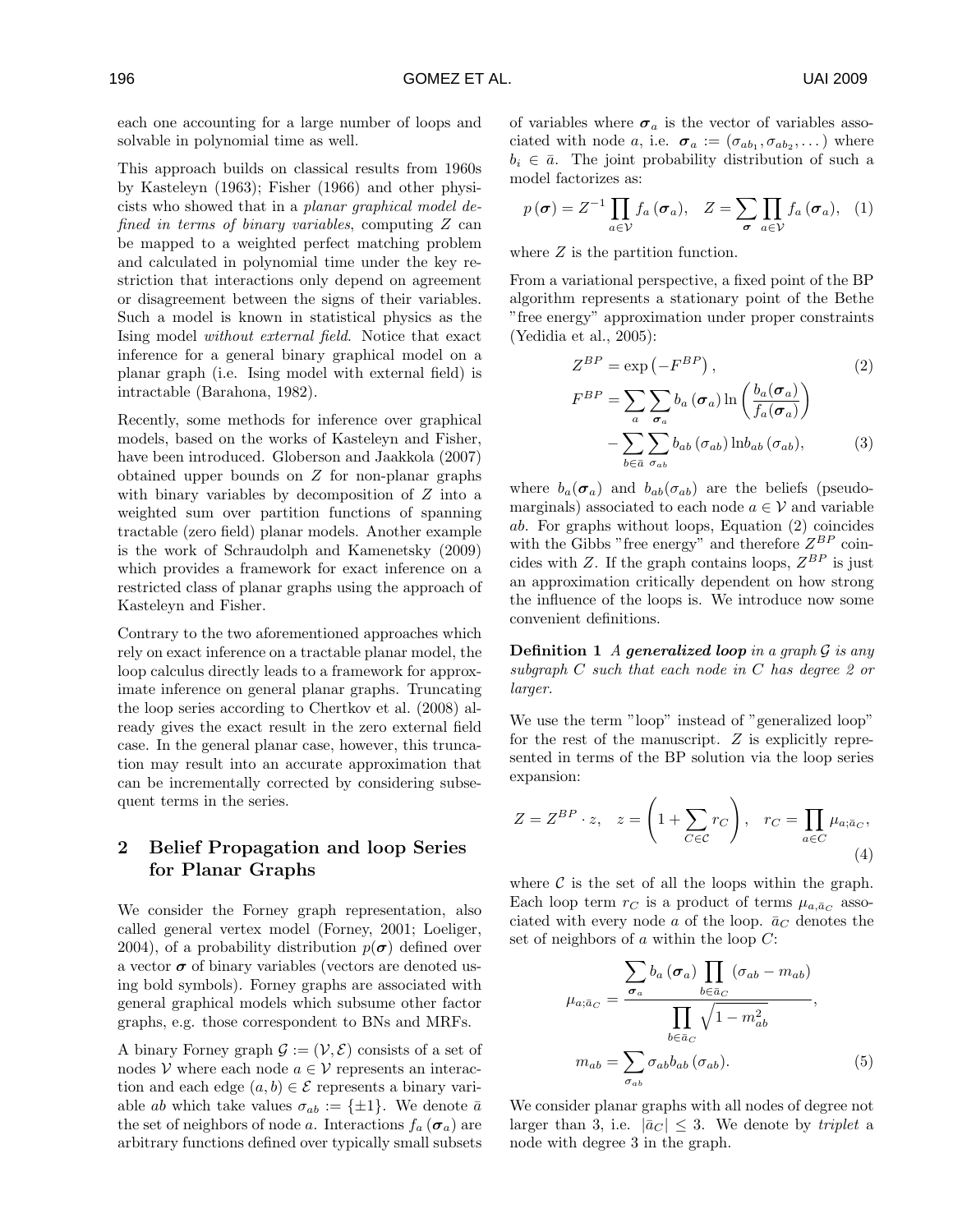

Figure 1: Example. (a) A Forney graph. (b) Corresponding extended graph. (c) Loops (in bold) included in the 2-regular partition function  $Z_{\emptyset}$ . (d) Loops (in bold and red) not included in  $Z_{\emptyset}$ . Marked in red, the triplets associated with each loop. Grouped in gray squares, the loops considered in different subsets  $\Psi$  of triplets: (d.1)  $\Psi = \{c, h\}$ , (d.2)  $\Psi = \{e, l\}$ , (d.3)  $\Psi = \{h, l\}, \, (d.4) \Psi = \{c, e\}$  and  $(d.4) \Psi = \{c, e, h, l\}$ (see Section 2.2).

Definition 2 *A* 2-regular loop *is a loop in which all nodes have degree* exactly *2.*

**Definition 3** *The* 2-regular partition function  $Z_{\emptyset}$ *is the truncated form of* (4) *which sums all* 2*-regular loops only:*

$$
Z_{\emptyset} = Z^{BP} \cdot z_{\emptyset}, \quad z_{\emptyset} = 1 + \sum_{C \in \mathcal{C} \text{s.t. } |\bar{a}_C| = 2, \forall a \in C} r_C. \tag{6}
$$

Figures 1a and 1c show a small Forney graph and its seven 2-regular loops found in  $Z_{\emptyset}$  respectively.

Finally, consider the set  $P$  of all permutations  $\alpha$  of the set  $S = \{1, \ldots, 2n\}$  in pairs:  $\alpha = ((i_1, j_1), \ldots, (i_n, j_n)), \, i_k < j_k, \forall k = 1, \ldots, n.$ 

Definition 4 *The Pfaffian of a skew-symmetric matrix*  $A = (A_{ij})_{1 \le i \le j \le 2n}$  *with*  $(A_{ij} = -A_{ji})$  *is:* 

$$
\text{Pfaffian}(A) = \sum_{\alpha \in P} \text{sign}(\alpha) \prod_{(i,j) \in \alpha} A_{ij},
$$

where the sign of a permutation  $\alpha$  is  $-1$  if the number of transpositions to get  $\alpha$  from S is odd and  $+1$ 



Figure 2: Fisher's rules. (Top) A node a of degree 2 in G is split in 2 nodes in  $\mathcal{G}_{ext}$ . (Bottom) A node a of degree 3 in  $\mathcal{G}$  is split in 3 nodes in  $\mathcal{G}_{ext}$ . Right boxes include all matchings in  $\mathcal{G}_{ext}$  related with node a in  $\mathcal{G}$ .

otherwise. The following identity allows to obtain the Pfaffian *up to a sign* by computing the determinant:

$$
Pfaffian^2(A) = Det(A).
$$

# 2.1 Computing the 2-regular Partition Function Using Perfect Matching

In Chertkov et al. (2008) it has been shown that computation of  $Z_{\emptyset}$  in a Forney graph G can be mapped to the computation of the sum of all weighted perfect matchings within another extended weighted graph  $\mathcal{G}_{ext} := (\mathcal{V}_{\mathcal{G}_{ext}}, \mathcal{E}_{\mathcal{G}_{ext}})$ . A perfect matching is a subset of edges such that each node neighbors exactly one edge from the subset and its weight is the product of weights of edges in it. The key idea of this mapping is that each each perfect matching in  $\mathcal{G}_{ext}$  corresponds to a 2-regular loop in  $G$ . (See Figures 1b and c for an illustration). If  $\mathcal{G}_{ext}$  is planar, the sum of all its weighted perfect matchings can be calculated in polynomial time evaluating the Pfaffian of an associated matrix. Here we reproduce these results with little variations and emphasis on the algorithmic aspects.

Given a Forney graph  $G$  and the BP approximation, we obtain the 2-core of  $\mathcal G$  by removing nodes of degree 1 recursively. After this step,  $\mathcal G$  is either the null graph (and then BP is exact) or it is only composed of vertices of degree 2 or 3.

To construct  $\mathcal{G}_{ext}$  we split each node in  $\mathcal G$  according to the rules introduced by Fisher (1966) and illustrated in Figure 2. Each 2-regular loop in  $\mathcal G$  is associated with a perfect matching in  $\mathcal{G}_{ext}$  and, furthermore, this correspondence is *unique*. Consider, for instance, the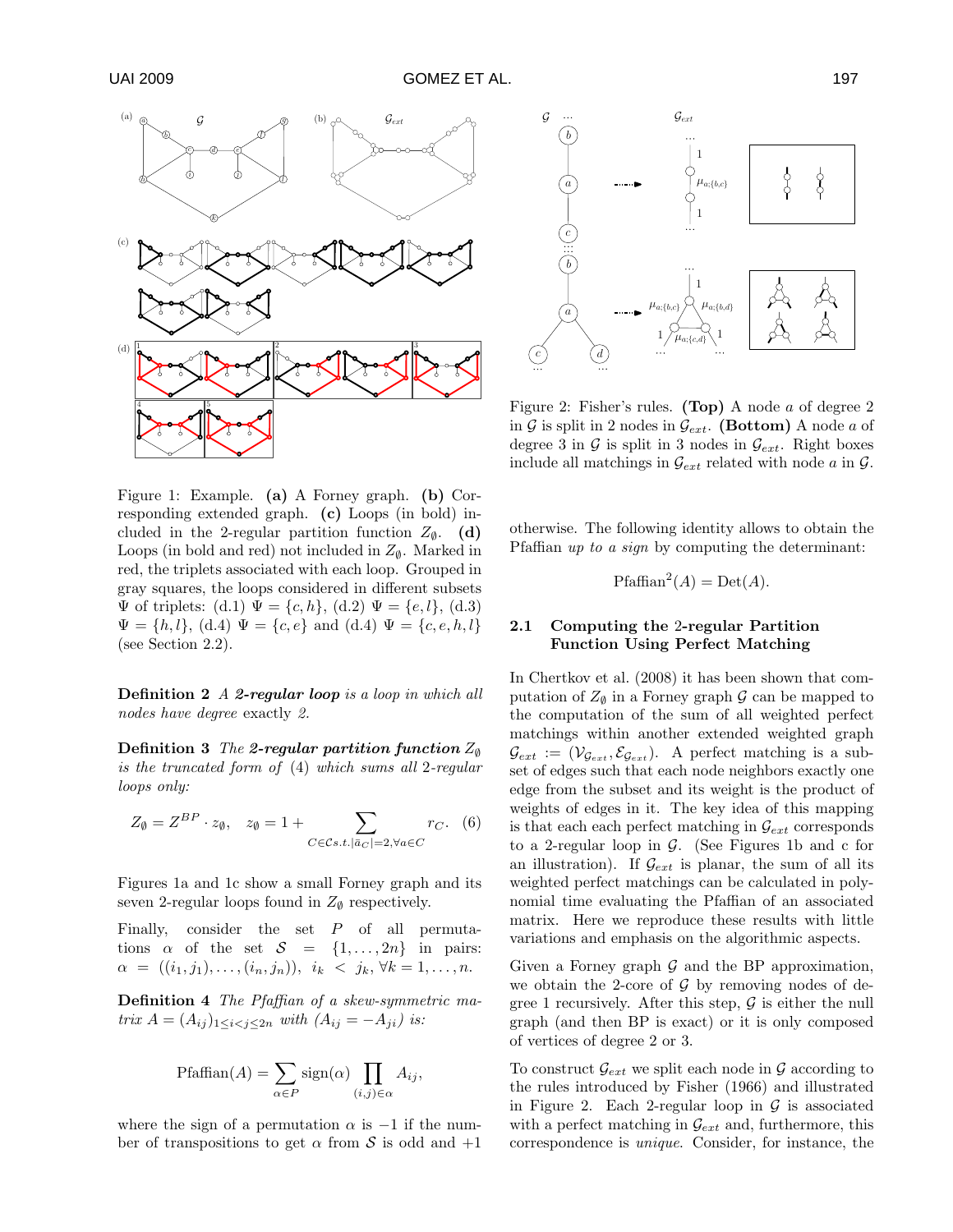vertex a of degree 3 in the bottom of Figure 2. Given a 2-regular loop C, a can appear in four different configurations: either a does not appear in  $C$ , or  $C$  contains one of the following three paths:  $-b-a-c-$ ,  $-b-a-d$ or -c-a-d-. These four cases correspond to node terms in a loop with values 1,  $\mu_{a; \{b,c\}}, \mu_{a; \{b,d\}}$  and  $\mu_{a; \{c,d\}}$ respectively, and coincide with the matchings in  $\mathcal{G}_{ext}$ shown within the box on the bottom-right. A simpler argument applies to the vertex of degree 2 of the top portion of Figure 2.

Therefore, if we associate to each internal edge (new edge in  $\mathcal{G}_{ext}$  not in  $\mathcal{G}$ ) of each split node a the corresponding term  $\mu_{a; \bar{a}_C}$  of Equation (5) and to the external edges (existing edges already in  $\mathcal{G}$ ) weight 1, then the sum over all weighted perfect matchings defined on  $\mathcal{G}_{ext}$  is precisely  $z_{\emptyset}$  (Equation 6).

Kasteleyn (1963) provided a method to compute this sum in polynomial time for planar graphs. First, edges are properly oriented in such a way that for every face (except possibly the external face) the number of clockwise oriented edges is odd. We use the linear time algorithm in Karpinski and Rytter (1998) to produce such an orientation.

Second, denote  $\mu_{ij}$  the weight of the edge between nodes *i* and *j* in  $\mathcal{G}_{ext}$  and define the following skewsymmetric matrix:

$$
\hat{A}_{ij} = \begin{cases}\n+\mu_{ij} & \text{if } (i,j) \in \mathcal{E}_{\mathcal{G}'_{ext}} \\
-\mu_{ij} & \text{if } (j,i) \in \mathcal{E}_{\mathcal{G}'_{ext}} \\
0 & \text{otherwise}\n\end{cases}.
$$

Calculation of  $z_{\emptyset}$  can therefore be performed in time  $\mathcal{O}(N_{\mathcal{G}_{ext}}^3)$ :

$$
z_{\emptyset} = \sqrt{\mathrm{Det}(\hat{A})}.
$$

For the special case of binary planar graphs with zero local fields (Ising model *without external field*) we have  $Z = Z_{\emptyset} = Z^{BP} \cdot z_{\emptyset}$  since the other terms in the loop series vanish.

# 2.2 Computing the Full Loop Series Using Perfect Matching

Chertkov et al. (2008) established that  $z_{\emptyset}$  is just the first term of a finite sum involving Pfaffians. We briefly reproduce their results here and provide an algorithm to compute the full loop series as a Pfaffian series.

Consider  $T$  defined as the set of all possible triplets (vertices with degree 3 in the original graph  $\mathcal{G}$ ). For each possible subset  $\Psi \in \mathcal{T}$ , including an *even* number of triplets, there exists a unique correspondence between loops in  $\mathcal G$  including the triplets in  $\Psi$  and perfect matchings in another extended graph  $\mathcal{G}_{ext_{\Psi}}$  constructed after removal of the triplets  $\Psi$  in  $\mathcal{G}$ . Using this representation the full loop series can be represented as a Pfaffian series, where each term  $Z_{\Psi}$  is tractable and is a product of respective Pfaffians and  $\mu_{a;\bar{a}}$  terms associated with each triplet of  $\Psi$ :

$$
z = \sum_{\Psi} Z_{\Psi}, \qquad Z_{\Psi} = z_{\Psi} \prod_{a \in \Psi} \mu_{a; \bar{a}}
$$

$$
z_{\Psi} = \text{sign}\left(\text{Pfaffian}\left(\hat{B}_{\Psi}\right)\right) \cdot \text{Pfaffian}\left(\hat{A}_{\Psi}\right), \tag{7}
$$

where  $\hat{B}_{\Psi}$  corresponds to the original Kasteleyn matrix with weights +1 instead of  $+\mu_{ij}$  and  $-1$  instead of  $-\mu_{ij}$  and we make explicit use of the Pfaffians to correct for the sign.  $\frac{1}{1}$ 

Note that the 2-regular partition function thus corresponds to the particular case  $\Psi = \emptyset$ . We refer to the remaining terms of the series ( $\Psi \neq \emptyset$ ) as higher order terms. Notice that matrices  $A_{\Psi}$  and  $B_{\Psi}$  depend on the removed triplets and therefore each  $z_{\Psi}$  requires different matrices and different edge orientations. Figure 1d shows loops corresponding to the higher order terms on our illustrative example.

Exhaustive enumeration of all subsets of triplets leads to a prohibitive  $2^{|{\mathcal{T}}|}$  time algorithm. However, the key advantage of the Pfaffian representation is that  $Z_{\emptyset}$  is always the term that accounts for the largest number of loop terms in the series. Algorithm 1 describes how to compute all Pfaffian terms. It can be interrupted at any time, leading to incremental corrections.

| Algorithm 1 Pfaffian series                                    |
|----------------------------------------------------------------|
| <b>Require:</b> Forney graph $\mathcal{G}$                     |
| 1: $z := 0$ .                                                  |
| 2: for all $(\Psi \in \mathcal{T})$ do                         |
| Build $\mathcal{G}_{extw}$ applying rules of Figure 2.<br>3:   |
| Set Pfaffian orientation in $\mathcal{G}_{ext_w}$ .<br>4:      |
| 5: Build matrices $\hat{A}$ and $\hat{B}$ .                    |
| 6: Compute $z_{\Psi}$ according to Equation (7).               |
| $z := z + z_{\Psi} \prod_{a \in \Psi} \mu_{a; \bar{a}}.$<br>7: |
| $8:$ end for                                                   |
| 9: RETURN $Z^{BP} \cdot z$                                     |
|                                                                |

# 3 Experiments

In this Section we study numerically the proposed algorithm. We focus on the binary Ising model, a particular case of (1) where factors only depend on the disagreement between two variables and take the form  $f_a(\sigma_{ab}, \sigma_{ac}) = \exp(J_{a;\{ab,ac\}} \sigma_{ab} \sigma_{ac}).$  We introduce

<sup>&</sup>lt;sup>1</sup>The correction sign(Pfaffian( $\hat{B}_{\Psi}$ )) is necessary because loop terms can be negative and even evaluating Pfaffian( $\hat{A}_{\Psi}$ ) with the correct sign would only give the contribution up to a sign. In the previous subsection, we assumed  $z_{\emptyset}$  positive.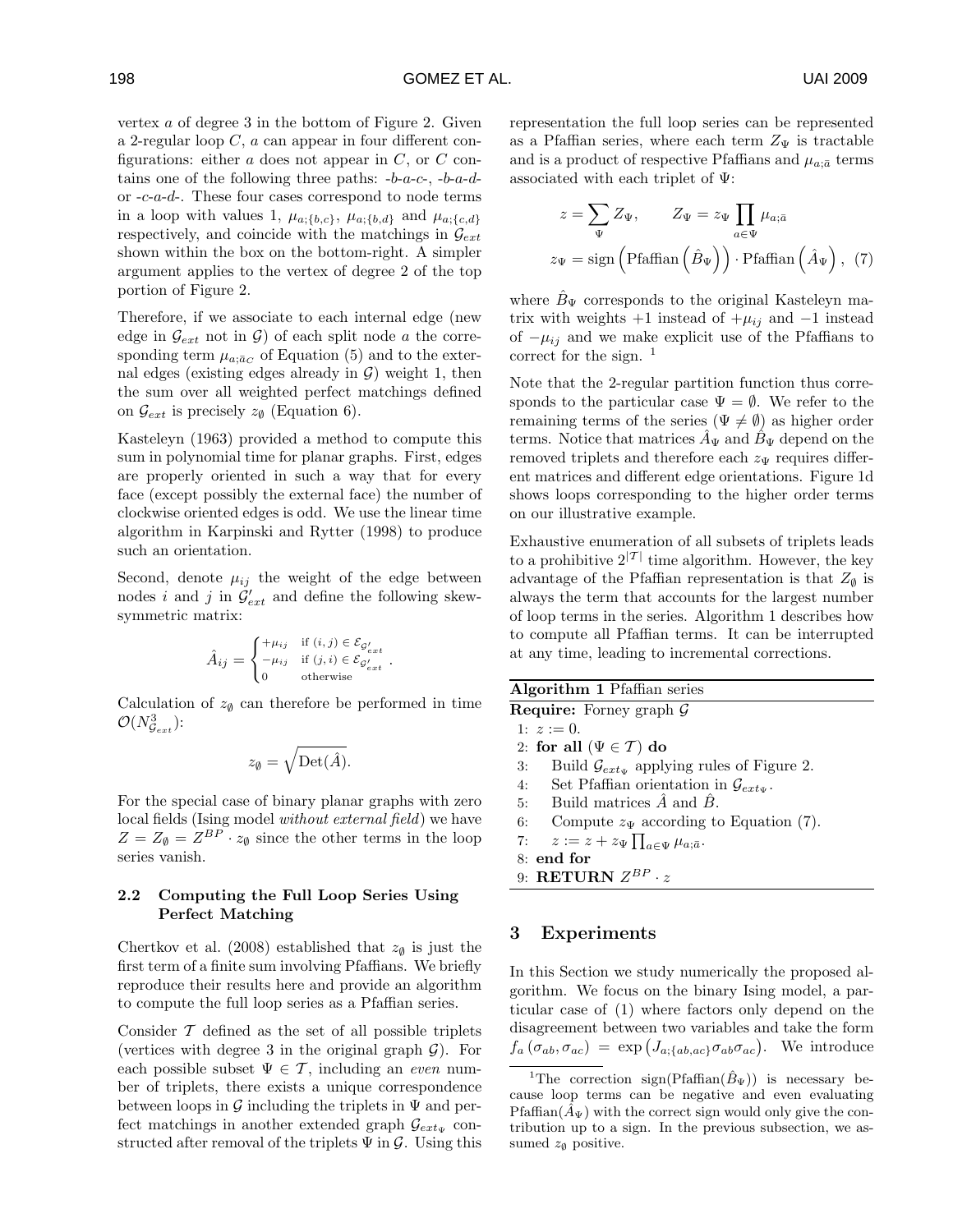

Figure 3: Comparison between the loop series and the Pfaffian series. Each row corresponds to a different value of the interaction strength  $\beta$ . Left column shows the  $Z^{TLSBP}(l)$  error in log-log scale. Shaded regions include all loop terms (not necessarily 2-regular loops) required to reach the same (or better) accuracy than  $Z_{\emptyset}$ . Middle column shows the  $Z^{Pf}(p)$  error. The first Pfaffian term corresponds to  $Z_{\emptyset}$ , marked by a circle. **Right column** shows the values of the first 100 higher order terms sorted in descending order in  $|Z_{\Psi}|$  and excluding  $z_{\emptyset}$ .

nonzero local potentials  $f_a(\sigma_{ab}) = \exp(J_{a;\{ab\}} \sigma_{ab})$  so that the model becomes planar-intractable. We create different inference problems by choosing normally distributed interactions and local field parameters, i.e.  ${J_{a;\{ab,ac\}}} \sim \mathcal{N}(0,\beta/2)$  and  ${J_{a;\{ab\}}} \sim \mathcal{N}(0,\beta\Theta)$ .  $\Theta$ and  $\beta$  determine how difficult the inference problem is. Generally, for  $\Theta = 0$  the planar problem is tractable. For  $\Theta > 0$ , small values of  $\beta$  result in weakly coupled variables (easy problems) and large values of  $\beta$ in strongly coupled variables (hard problems). Larger values of Θ result in easier inference problems.

To evaluate the approximations we consider errors in Z and, when possible, computational cost as well. As shown in Gómez et al. (2007), errors in  $Z$  are equivalent to errors in single variable marginals, which can be obtained by conditioning over the variables under interest. We consider tractable instances via the junction tree algorithm (Lauritzen and Spiegelhalter, 1988) using  $8GB$  of memory. Given an approximation  $Z'$  of Z, we use  $\frac{|\log Z - \log Z'|}{\log Z}$  $\frac{Z - \log Z}{\log Z}$  as error measure.

#### 3.1 Full Pfaffian Series

Here we analyze numerically how the loop and Pfaffian representations differ using an example, shown in Figure 4 as a factor graph, for which all terms of both series can be computed.

We use TLSBP (Gómez et al., 2007) to retrieve all loops (8123 for this example) and Algorithm 1 to com-



Figure 4: Planar bipartite factor graph used to compare the full Pfaffian series with the loop series. Circles and black squares denote variables and factors respectively. We use  $\Theta = 0.1$  and  $\beta \in \{0.1, 0.5, 1.5\}.$ 

pute all Pfaffian terms. To compare both approximations we sort all contributions, either loops or Pfaffians, by their absolute values in descending order, and then analyze how errors are corrected as more terms are included in the respective series. We define partition functions for the truncated series as:

$$
Z^{TLSBP}(l) = Z^{BP} \left( 1 + \sum_{i=1...l} r_{C_i} \right),
$$
  
\n
$$
Z^{Pf}(p) = Z^{BP} \left( \sum_{i=1...p} Z_{\Psi_i} \right).
$$
 (8)

Then  $Z^{TLSBP}(l)$  accounts for the l most contributing loops and  $Z^{Pf}(p)$  for the p most contributing Pfaffian terms. In all cases,  $Z_{\Psi_1}$  corresponds to  $z_{\emptyset}$ .

Figure 3 shows the error  $Z^{TLSBP}$  (first column) and  $Z^{Pf}$  (second column) for both representations. For weak interactions ( $\beta = 0.1$ ) BP converges fast and provides an accurate approximation with an error of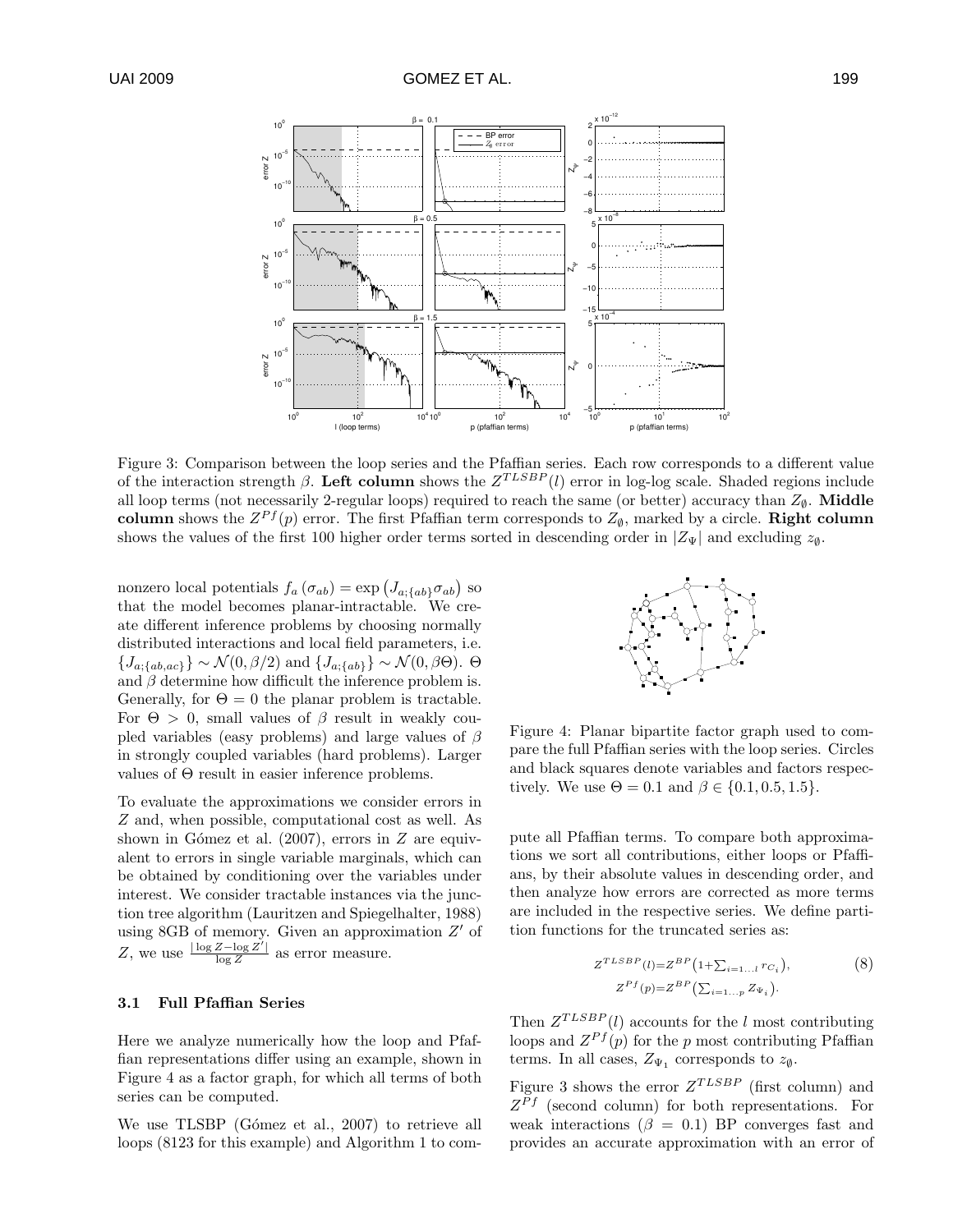order 10−<sup>4</sup> . Summation of less than 50 loop terms (top-left panel) is enough to obtain machine precision accuracy. The BP error is almost reduced totally with the  $z_{\emptyset}$  correction (top-middle panel). In this scenario, higher order terms are negligible (top-right panel).

For strong interactions ( $\beta = 1.5$ ) BP converges after many iterations and gives a poor approximation. Also a larger proportion of loop terms (bottom-left panel) is necessary to correct the BP result up to machine precision. Looking at the bottom-left panel we find that approximately 200 loop terms are required to achieve the same correction as the one obtained by  $z_{\emptyset}$ . The  $z_{\emptyset}$ is quite accurate (bottom-middle panel).

As the right panels show, as  $\beta$  increases, higher order terms change from a flat sequence of small terms to an alternating sequence of positive and negative terms which grow in absolute value. These oscillations are also present in the loop series representation.

We conclude that the  $z_{\emptyset}$  correction can give a significant improvement even in hard problems for which BP converges after many iterations. Notice again that calculating  $z_{\emptyset}$  does not require explicit search of loop or Pfaffian terms.

#### 3.2 Square Grids

We now analyze the  $Z_{\emptyset}$  approximation using Ising grids (nearest neighbor connectivity) and compare with the following methods: <sup>2</sup>

Truncated Loop-Series for BP (TLSBP) (Gómez et al., 2007), which accounts for a certain number of loops by performing depth-first-search on the graph and then merging found loops iteratively. We adapted TSLBP as an any-time algorithm (anyTLSBP) such that only the length of the loop l is used as parameter. We run anyTLSBP by selecting loops shorter than a given l, and increased l progressively.

Cluster Variation Method (CVM-Loopk) A double loop implementation of CVM (Heskes et al., 2003), which is a special case of generalized belief propagation (Yedidia et al., 2005) with convergence guarantees. We use as outer clusters all (maximal) factors together with loops of four  $(k=4)$  or six  $(k=6)$  variables in the factor graph.

Tree-Structured Expectation Propagation (TreeEP) (Minka and Qi, 2004). This method performs exact inference on a base tree of the graphical model and approximates the other interactions.

We also compare with two variational methods which give upper bounds on  $Z$ : Tree Reweighting (TRW)



Figure 5: 7x7 grid attractive interactions and positive local fields. BP converged always. Error averages over 50 random instances as a function of  $\beta$  for (a) strong local fields and (b) weak local fields.

(Wainwright et al., 2005), which decomposes the parametrization of a probabilistic graphical model as a mixture of spanning trees, and Planar graph decomposition (PDC) (Globerson and Jaakkola, 2007), which uses a mixture of *planar-tractable* graphs.

#### 3.2.1 Attractive Interactions

We first focus on models with interactions that tend to align neighboring variables to the same value,  $J_{a;\{ab,ac\}} > 0$ . If local fields are also positive,  $J_{a;\{ab\}} > 0$  $0, \forall a \in V$ , Sudderth et al. (2008) showed that  $Z^{BP}$  is a *lower bound* of Z and all loop terms (and therefore Pfaffian terms too) have the same sign.

We generate grids with  $|\{J_{a;bc}\}\rangle \sim \mathcal{N}(0,\beta/2)$  and  $|\{J_{a:b}\}\rangle \sim \mathcal{N}(0, \beta\Theta)$  for different interaction strengths and strong/weak local fields. Figure 5 shows average errors. All methods show an initial growth and a subsequent decrease, a fact explained by the phase transition occurring in this model for  $\Theta = 0$  and  $\beta \approx 1$ (Mooij and Kappen, 2005). As the difference between the two plots suggest, errors are larger as Θ approaches zero. Notice that  $Z_{\emptyset} = Z$  for the limit case  $\Theta = 0$ , suggesting an abrupt change in the difficulty of the inference task from  $\Theta = 0$  to  $\Theta > 0$ .

 $Z_{\emptyset}$  *always improves* over the BP approximation. Corrections are most significant for weak interactions  $\beta$  < 1 and strong local fields.

The  $Z_{\emptyset}$  approximation performs better than TreeEP in all cases except for very strong couplings, where they show very similar results. Interestingly, for  $\Theta = 0.1$ ,  $Z_{\emptyset}$  performs very similar to CVM which is known to be a very accurate approximation in grids. Notice that using larger outer-clusters in CVM does not necessar-

<sup>&</sup>lt;sup>2</sup>We use the libDAI library (Mooij, 2008) for algorithms CVM-Loopk, TreeEP and TRW.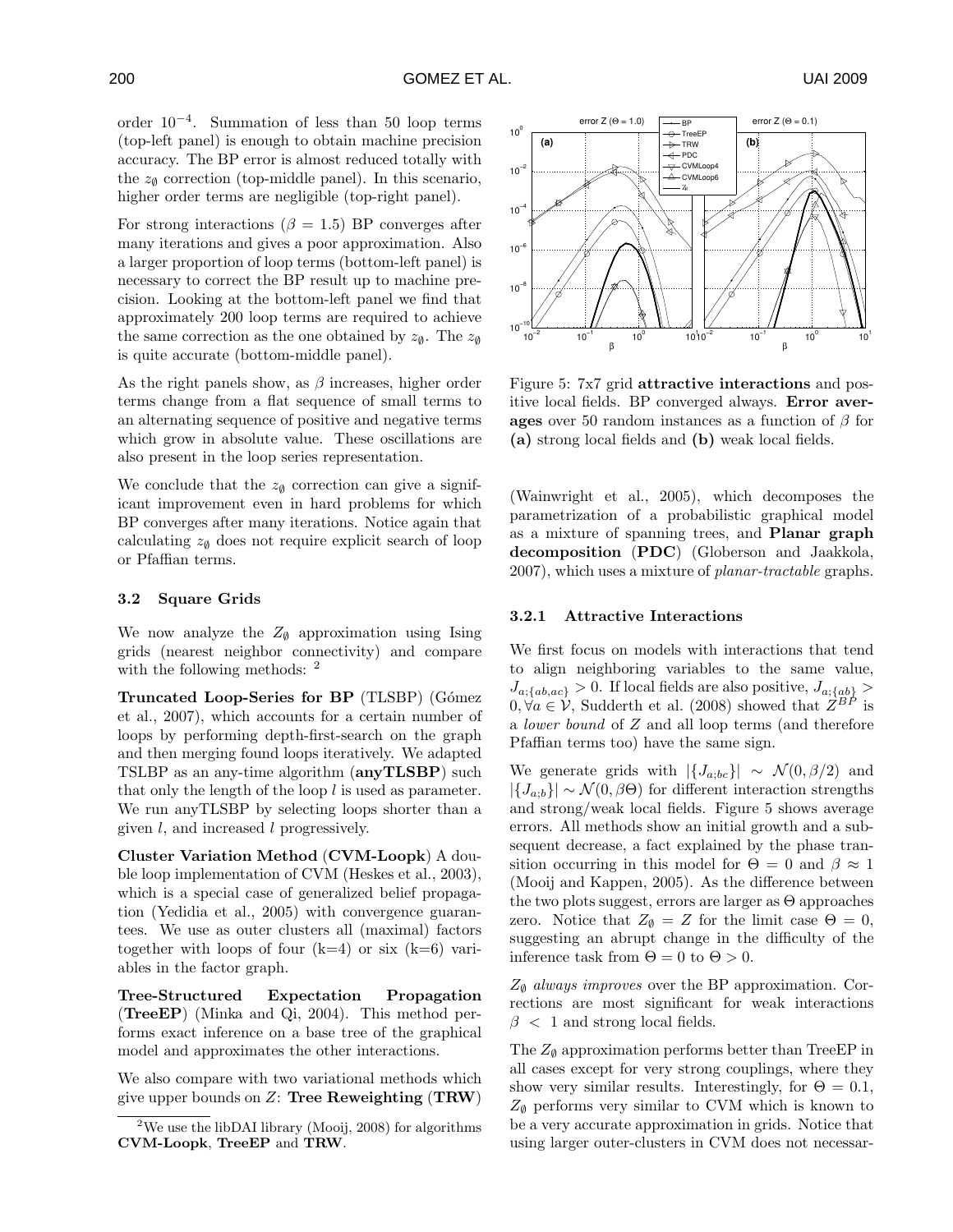

Figure 6: 7x7 grid mixed interactions. Error averaged over 50 random instances as a function of  $\beta$  for (a) strong and (b) weak local fields. Bottom panels, (c) and (d), show proportion of instances for which BP converged.

ily lead to improvements. Finally, PDC performs better than TRW <sup>3</sup> . In general, both upper bounds are significantly less tight than the lower bounds provided by BP and  $Z_{\varnothing}$ .

#### 3.2.2 Mixed Interactions

Here we focus on a more general model where interactions and local fields can have mixed signs,  $Z_{\emptyset}$  is no longer a lower bound and loop terms can be positive or negative. Figure 6 shows results using this setup.

For strong local fields (subplots a,c), we observe that  $Z_{\emptyset}$  improvements become less significant as  $\beta$  increases. It is important to note that  $Z_{\emptyset}$  always improves on the BP result, even when the couplings are very strong  $(\beta = 10)$  and BP fails to converge in some instances.  $Z_{\emptyset}$  performs substantially better than TreeEP for small and intermediate  $\beta$ . As in the case of attractive interactions, the best results are attained using CVM.

For the case of weak local fields (subplots b,d), BP fails to converge near the transition to the spin-glass phase. For  $\beta > 2$ , all methods give results comparable to BP or worse. For  $\beta = 10$ , BP converges only in a few instances, and it may happen that  $Z_{\emptyset}$  degrades the  $Z^{BP}$  approximation because loops of alternating signs have major influence in the series.

#### 3.2.3 Scaling with Graph Size

We now study how the accuracy of  $Z_{\emptyset}$  changes as a function of the grid size for  $\sqrt{N} = \{4, ..., 18\}$  focusing on a difficult regime according to the previous results.



Figure 7: Scaling results on grids as a function of the network size for strong interactions  $\beta = 1$  and very weak local fields  $\Theta = 0.01$ . BP converged in all cases. (a) Error medians over 50 instances. (b) Cpu time.

We compare also with anyTLSBP, which we run for the same cpu time as  $Z_{\varnothing}$ .

Figure 7a shows approximation errors. In increasing accuracy we get BP, TreeEP, anyTLSBP, CVM-Loop6, CVM-Loop4 and  $Z_{\emptyset}$  which turns out to be the best approximation for this setup.

Overall, results are roughly independent of the network size N in almost all methods that we compare. The error of anyTLSBP starts being the smallest but soon increases because the proportion of loops captured decreases very fast. The  $Z_{\emptyset}$  correction, on the other hand, stays flat and it scales reasonably well. Interestingly, although  $Z_{\emptyset}$  and anyTLSBP use different ways to truncate the loop series, both methods show similar scaling behavior for large graphs.

Figure 7b shows averaged cpu time for all tested algorithms. Although the cpu time required to compute  $Z_{\emptyset}$  scales with  $O(N_{G_{ext}}^3)$ , its curve shows the steepest growth. The cpu time of the junction tree quickly increases with the tree-width of the graphs. For large enough  $N$ , exact solution via the junction tree method is no longer feasible because of its memory requirements. In contrast, for all approximate inference methods, memory demands do not represent a limitation.

# 4 Discussion

We have presented an approximate algorithm for the partition function based on the exact loop calculus framework for inference on planar graphical models defined in terms of binary variables. The proposed approach improves the estimate provided by BP without an explicit search of loops and turns out to be competitive with other state of the art methods.

<sup>&</sup>lt;sup>3</sup>The worse performance of PDC for strong couplings might be attributed to implementation artifacts.